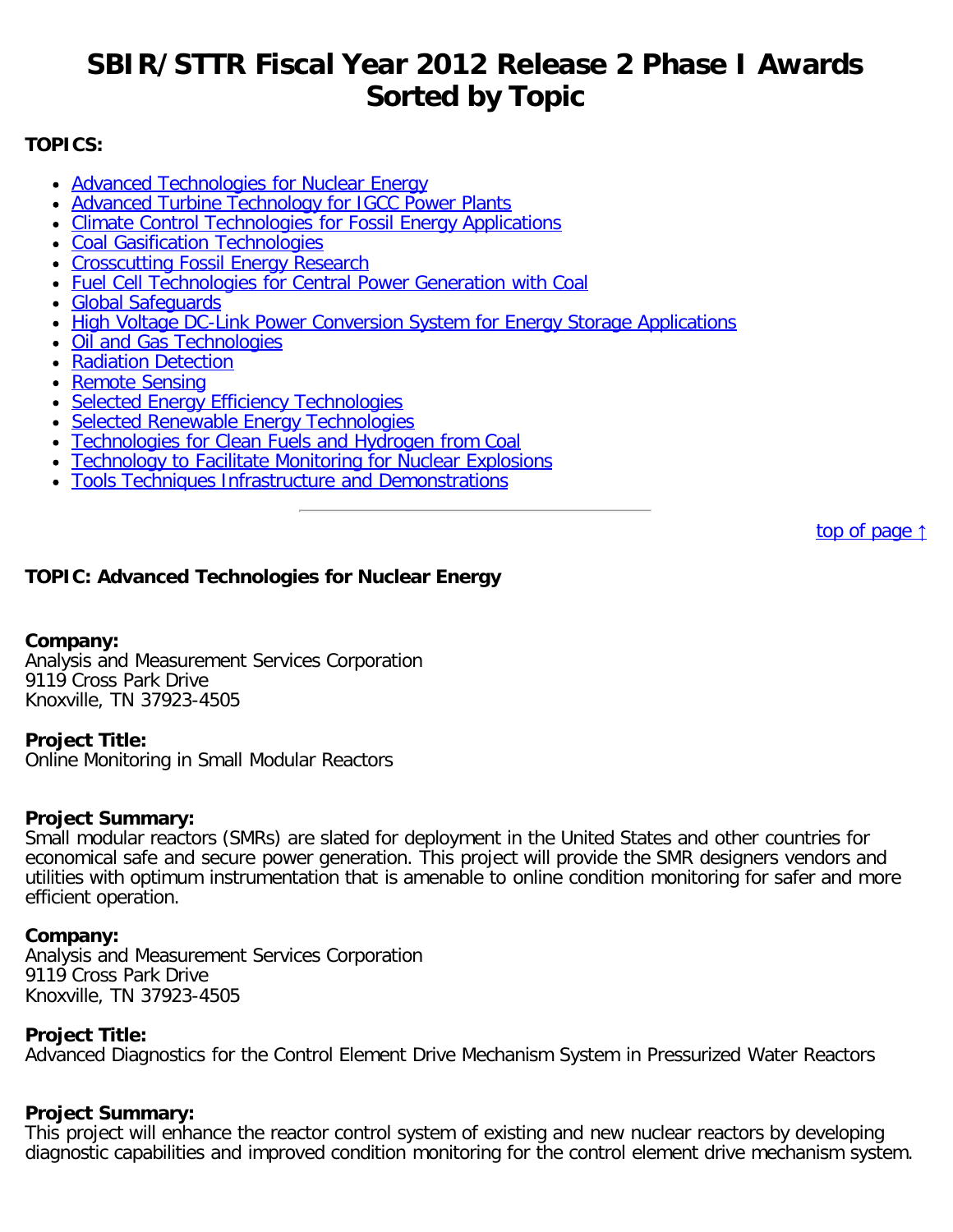This technology promotes superior safety reliability and economic performance for existing and next generation reactors.

# **Company:**

Ceramic Tubular Products LLC 15815 Crabbs Branch Way Rockville, MD 20855-6636

# **Project Title:**

Low Cost Silicon Carbide Fibers Tapes and Architecture for Accident Tolerant Nuclear Fuel Cladding and **Components** 

### **Project Summary:**

This project will develop a new affordable nuclear fuel cladding that promises major improvements in nuclear plant safety during accidents and also higher fuel burnup thereby reducing the volume of nuclear waste.

### **Company:**

Energy Research Company 1250 South Ave. Plainfield, NJ 07062-1920

# **Project Title:**

A New Laser Based Sensor for Nuclear Fuel Reprocessing Safeguards

### **Project Summary:**

This project will develop technology for making spent nuclear fuel reprocessing safe and economical. This technology will expand reprocessing of spent nuclear fuel into new fuel reducing the need for building and safeguarding storage sites for spent fuel as well as reducing the environmental impact of uranium mining.

#### **Company:**

Physical Sciences Inc. 20 New England Business Center Andover, MA 01810-1077

#### **Project Title:**

Improved Silicon Carbide Components for Nuclear Applications

#### **Project Summary:**

This project will develop silicon carbide materials for nuclear reactor components that will ensure America's leadership in the development of safe next generation nuclear systems that will help the nation regain energy independence.

#### **Company:**

Powdermet Inc. 24112 Rockwell Drive Euclid, OH 44117-1252

#### **Project Title:**

Advanced Processing and Cladding of High Density U-Mo Dispersion Fuels

# **Project Summary:**

This project will establish a national capability to rapidly produce higher burn-up coated and clad nuclear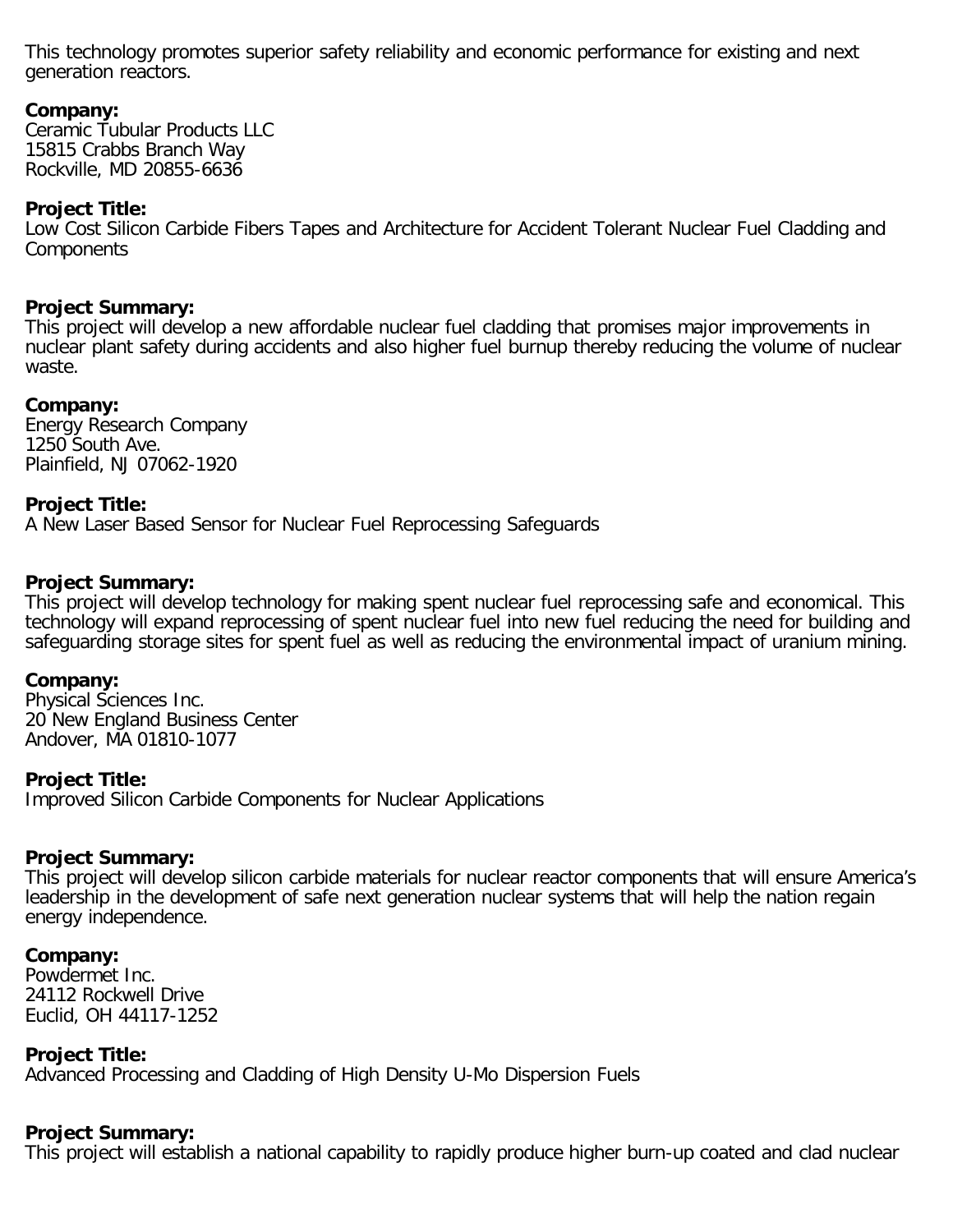fuel particles to enable the experimental study of the life performance and metallurgical interactions in proliferation-resistant nuclear fuels.

# **Company:**

Radiation Monitoring Devices Inc. 44 Hunt Street Watertown, MA 02472-4699

# **Project Title:**

Solid-State Neutron Detector for Nuclear Material Accounting

# **Project Summary:**

Helium-3 tubes have been the gold standard for detection of neutrons and worldwide shortage of Helium-3 supply severely limits nuclear material accounting capabilities in the domestic nuclear fuel cycle. A Helium-3 replacement detector will be developed to ensure proper nuclear material management and public safety to secure a clean energy.

# **Company:**

Radiation Monitoring Devices Inc. 44 Hunt Street Watertown, MA 02472-4699

# **Project Title:**

New 3He Replacement Sensors for DOE Material Control and Accountability

# **Project Summary:**

This project will develop large area neutron detectors that can be economically scaled for numerous DOE and homeland security applications. This technology will be commercially relevant to fill the void created by an inadequate 3He supply.

# **Company:**

Sporian Microsystems Inc. 515 Courtney Way Suite B Lafayette, CO 80026-8821

# **Project Title:**

Advanced High Temperature Control Rod Position Sensor for Nuclear Power Systems

# **Project Summary:**

A novel high temperature ceramic sensor is proposed to help ensure safe operation of existing and future nuclear power plants and nuclear power systems

# **Company:**

Thor Technologies Inc. 3013 Aztec Road NE Albuquerque, NM 87107-4301

# **Project Title:**

Advanced Materials Technology for Nuclear Fuel Research and Development

# **Project Summary:**

This project will develop a new nuclear fuel rod material and design to correct issues limiting the lifetime and safety margins of fuel cladding particularly during loss of coolant including poor corrosion resistance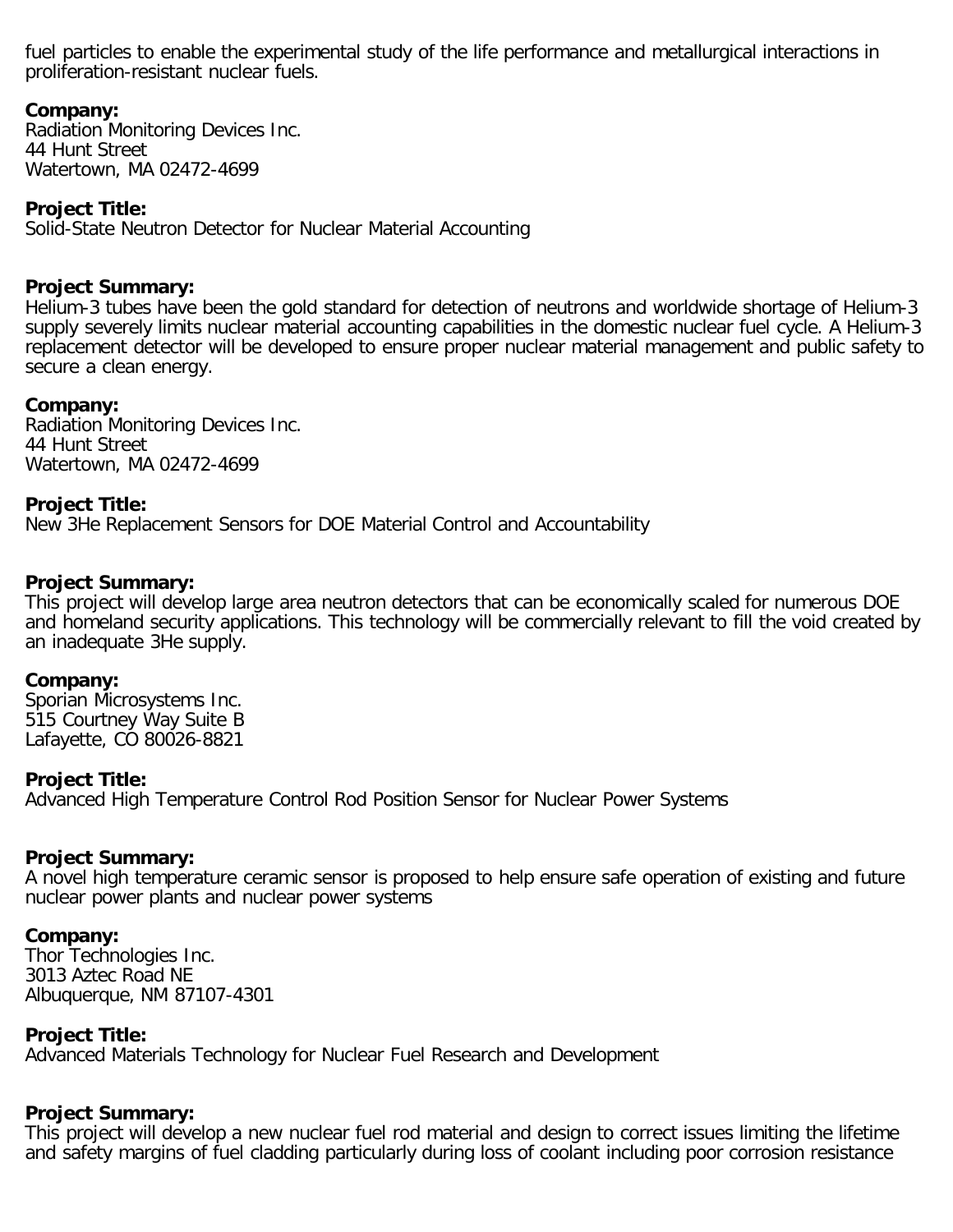and failure due to excessive heat buildup.

#### **Company:**

Ultramet 12173 Montague Street Pacoima, CA 91331-2210

# **Project Title:**

Advanced Vented Fuel Concept for Deep Burn Reactors

# **Project Summary:**

Development of a high temperature vented fuel form is required to enable deep burn reactor designs that reduce proliferation risk and minimize transuranic waste. The vented foam fuel is ideal for small modular reactors that fully utilize all the energy content require no refueling or spent fuel storage and may consume existing spent fuel stockpiles.

[top of page](#page-0-1) [↑](#page-0-1)

# <span id="page-3-0"></span>**TOPIC: Advanced Turbine Technology for IGCC Power Plants**

# **Company:**

Florida Turbine Technologies Inc. 1701 Military Trail Suite 110 Jupiter, FL 33458-7887

# **Project Title:**

Air Riding Seal Technology for Advanced Gas Turbine Engines

# **Project Summary:**

This project will develop an innovative design approach to provide a highly durable "contactless" air riding rotating-to-static seal. Rotating-to-static seals are critical components of all gas turbine engines. The seals can significantly affect the efficiency operability and durability of a gas turbine engine.

# **Company:**

Mikro Systems Inc. 1180 Seminole Trail Charlottesville, VA 22901-5713

# **Project Title:**

Advanced Filtration to Improve Single Crystal Casting Yield

# **Project Summary:**

This project will develop ceramic filters that will optimize filtration performance while enabling directional flow of molten alloy during the SX casting process. These performance advantages will be enabled through the geometric design of the filter. Another anticipated benefit is the ability to design part-specific filtration schemes for advanced airfoil castings.

[top of page](#page-0-1) [↑](#page-0-1)

<span id="page-3-1"></span>**TOPIC: Climate Control Technologies for Fossil Energy Applications**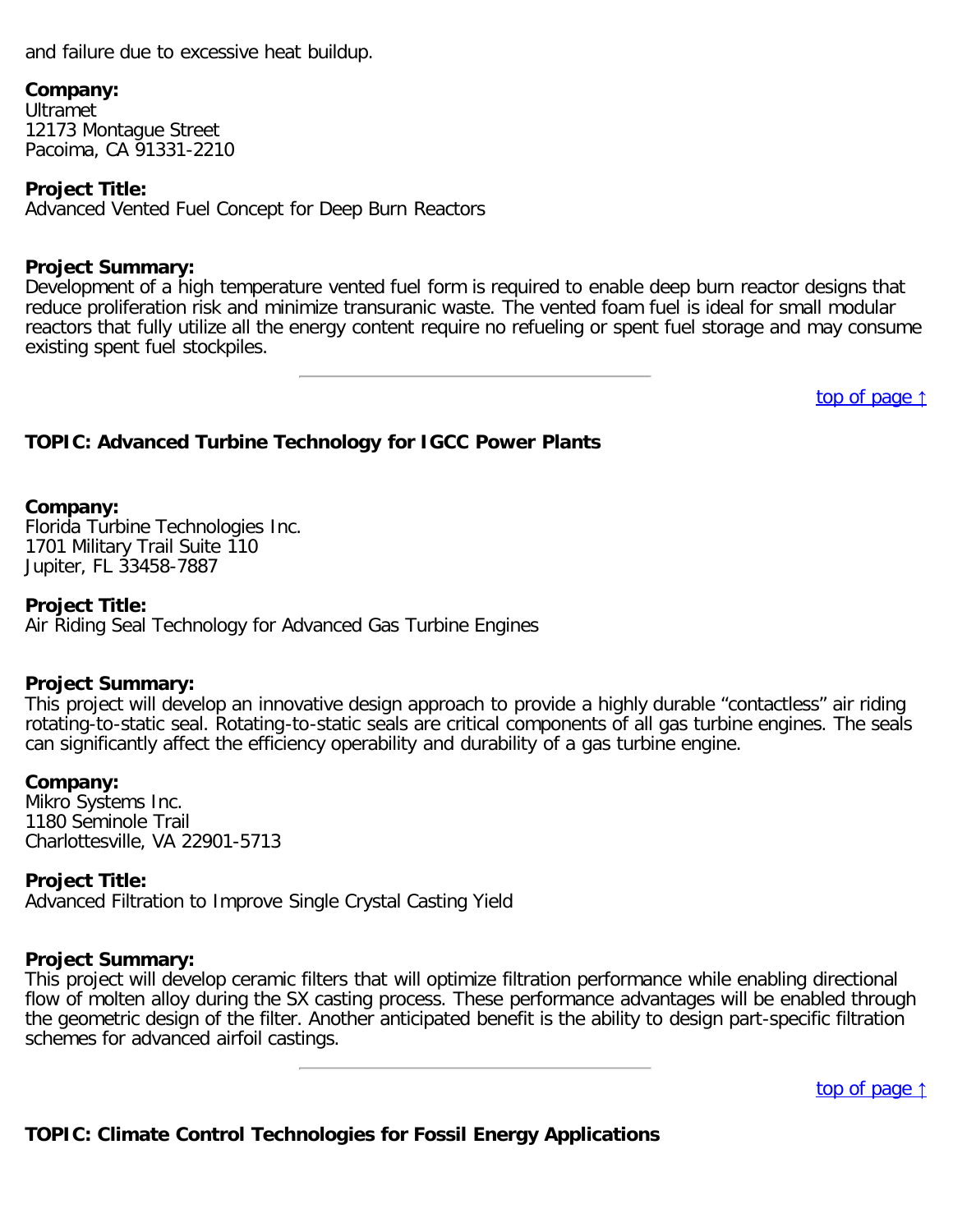Groundmetrics Inc. 3895 Clairemont Drive San Diego, CA 92117-5833

# **Project Title:**

Permanent Electromagnetic Monitoring of CO2 Sequestration in Deep Reservoirs

# **Project Summary:**

This project will develop and build a system for long- term monitoring of CO2 reservoirs to confirm the integrity of the seal. The purpose of storing CO2 is to mitigate its effect on the atmosphere and climate.

### **Company:**

Innosense LLC 2531 West 237th Street Torrance, CA 90505

### **Project Title:**

Polymer Nanowire Sensor Array for Subsurface CO2 Monitoring

### **Project Summary:**

This project will support the DOE program objectives of lowering the cost of CO2 capture and ensure that this greenhouse gas can be stored in geologic formations safely and permanently.

### **Company:**

Ion Engineering LLC 3052 Sterling Circle Boulder, CO 80301

#### **Project Title:**

Carbon Capture Process Simplifications and Performance Improvements Using Novel Polymer Membranes for the Facilitated Transport of CO2

#### **Project Summary:**

The use of advanced polymer membranes for CO2 capture at power plants can provide an economical and energy efficient means of drastically reducing emissions while continuing to utilize conventional fuel sources for electric power generation. This project will develop materials that can achieve this goal and accelerate the utilization of inexpensive clean energy.

#### **Company:**

Materials Modification Inc 2809-K Merrilee Drive Fairfax, VA 22031

# **Project Title:**

New Solvent system for Carbon Dioxide Capture

# **Project Summary:**

Capture and storage of CO2 is a key component of President's vision for a cleaner more secure energy future. This project will focus on ionic liquid based flue gas purification for CO2 capture.

#### **Company:**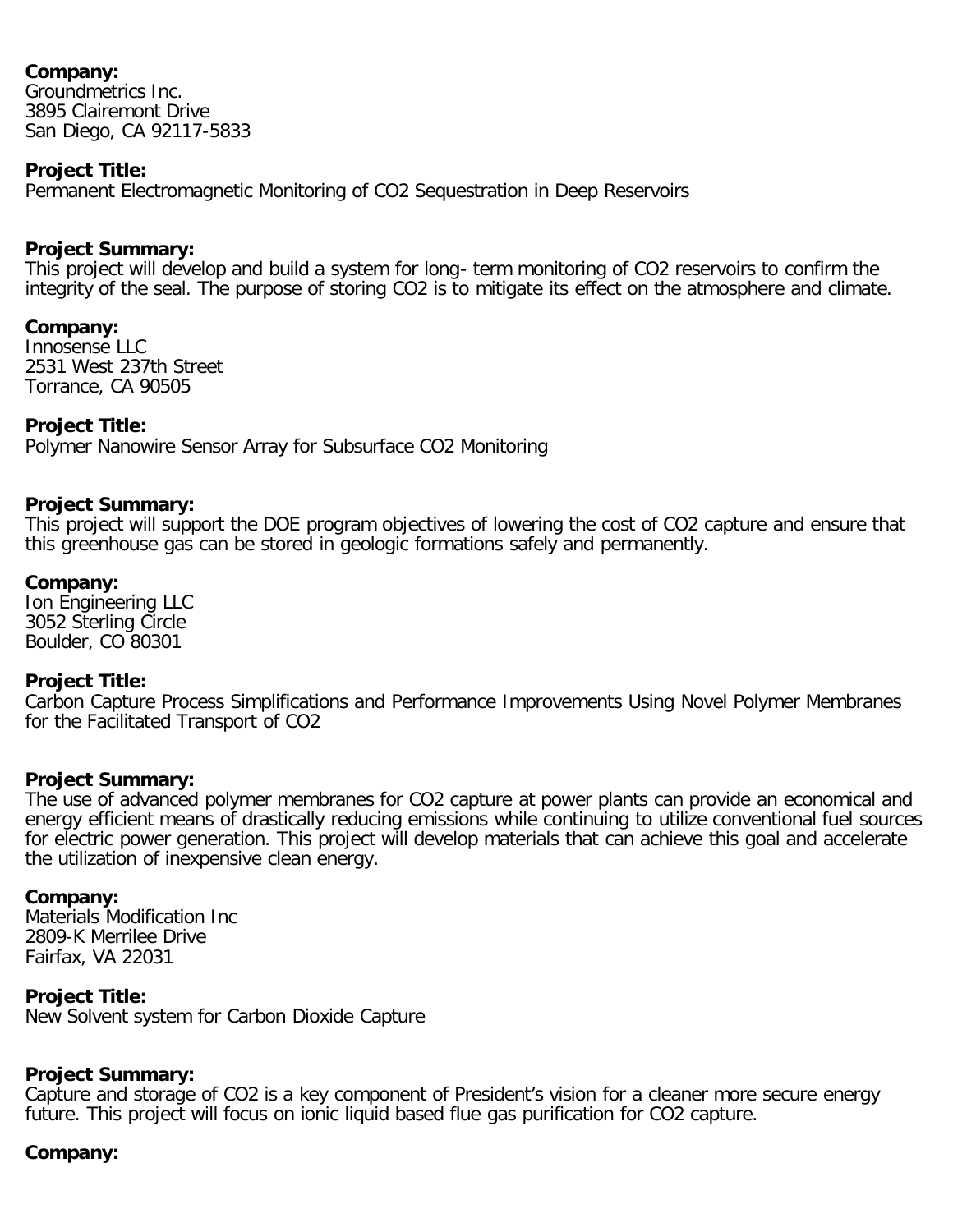United Environment & Energy LLC 111 Ridge Road Horseheads, NY 14845-1507

#### **Project Title:**

High Performance Low Cost Bio-Polymer Building Material From CO2 and Recycled Wastes

#### **Project Summary:**

This project will develop a high performance low cost and environmentally friendly bioasphalt technology for building applications which will bring significant energy and cost savings to the end-users protect the environment and improve human health and reduce the use of petroleum based fuel.

[top of page](#page-0-1) [↑](#page-0-1)

# <span id="page-5-0"></span>**TOPIC: Coal Gasification Technologies**

#### **Company:**

Advanced Cooling Technologies Inc. 1046 New Holland Ave Lancaster, PA 17601-5606

# **Project Title:**

Hybrid Solar Coal Gasifier

#### **Project Summary:**

The liquid fuels produced by FT synthesis using coal-derived syngas can provide an immediately viable alternative to crude oil required to help provide energy independence to the U.S. This project will develop a new catalyst that offers several key benefits that can increase the cost-effectiveness of the FT process.

#### **Company:**

Creare Incorporated 16 Great Hollow Road Hanover, NH 03755-3116

#### **Project Title:**

A Low-Cost Environmentally Friendly Thermal Storage for CO2 Sequestration

#### **Project Summary:**

This project t will develop a low-cost combined thermal and CO2 storage system to enable power plants to increase electrical output during peak demand periods without increasing CO2 emission.

#### **Company:**

Tda Research Inc. 12345 W. 52nd Ave. Wheat Ridge, CO 80033-1916

#### **Project Title:**

Warm Gas Multi-contaminant Removal System

#### **Project Summary:**

The use environmentally responsible coal-based processes is hindered by the presence of a wide spectrum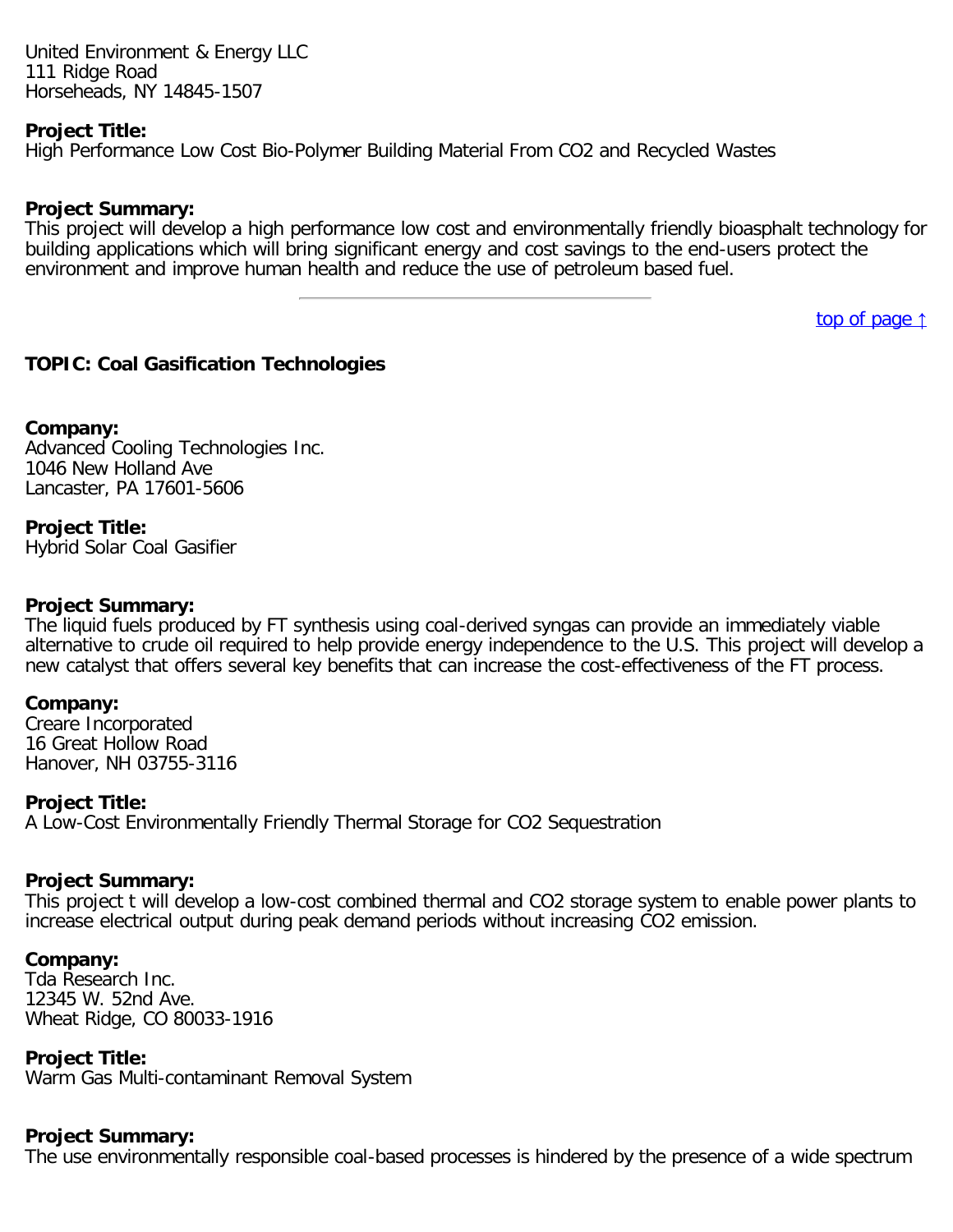contaminants present in coal. This project will develop a clean-up technology to remove these contaminants in a cost-effective way to support the widespread utilization of coal in environmentally responsible power generation and production of transportation fuels.

[top of page](#page-0-1) [↑](#page-0-1)

# <span id="page-6-0"></span>**TOPIC: Crosscutting Fossil Energy Research**

#### **Company:**

Emerging Measurements (emco) 9910 Kay Meg Way Knoxville, TN 37922-6387

### **Project Title:**

Thermographic Phosphors in Improved Thermal Management of Fossil Fuel Power Plants

### **Project Summary:**

This project will develop high temperature optical based thermographic phosphor sensors for fossil fuel fired power plants.

#### **Company:**

General Cybernation Group Inc. 2868 Prospect Park Drive Rancho Cordova, CA 95670-6065

#### **Project Title:**

Self-Organizing Sensing and Actuation for Advanced Process Control

#### **Project Summary:**

This project will result in a novel advanced process control architecture with Self-Organizing Sensing (SOS) and Self-Organizing Actuation (SOA) methods technologies and products. They can make a big impact on the industry and help the U.S. strengthen its energy security economic health and movement towards a cleaner environment.

#### **Company:**

Habsonic LLC 604 Germann Ct. Rolla, MO 65401-4728

#### **Project Title:**

Development of Robust Distributed Ceramic Coaxial Cable Sensors for High Temperature Harsh Environment Applications

#### **Project Summary:**

One of a kind low-cost sensors and associated instrumentation will be developed for advanced control and optimization of various energy systems to achieve greater efficiency and reduced emissions.

#### **Company:**

Sporian Microsystems Inc. 515 Courtney Way Suite B Lafayette, CO 80026-8821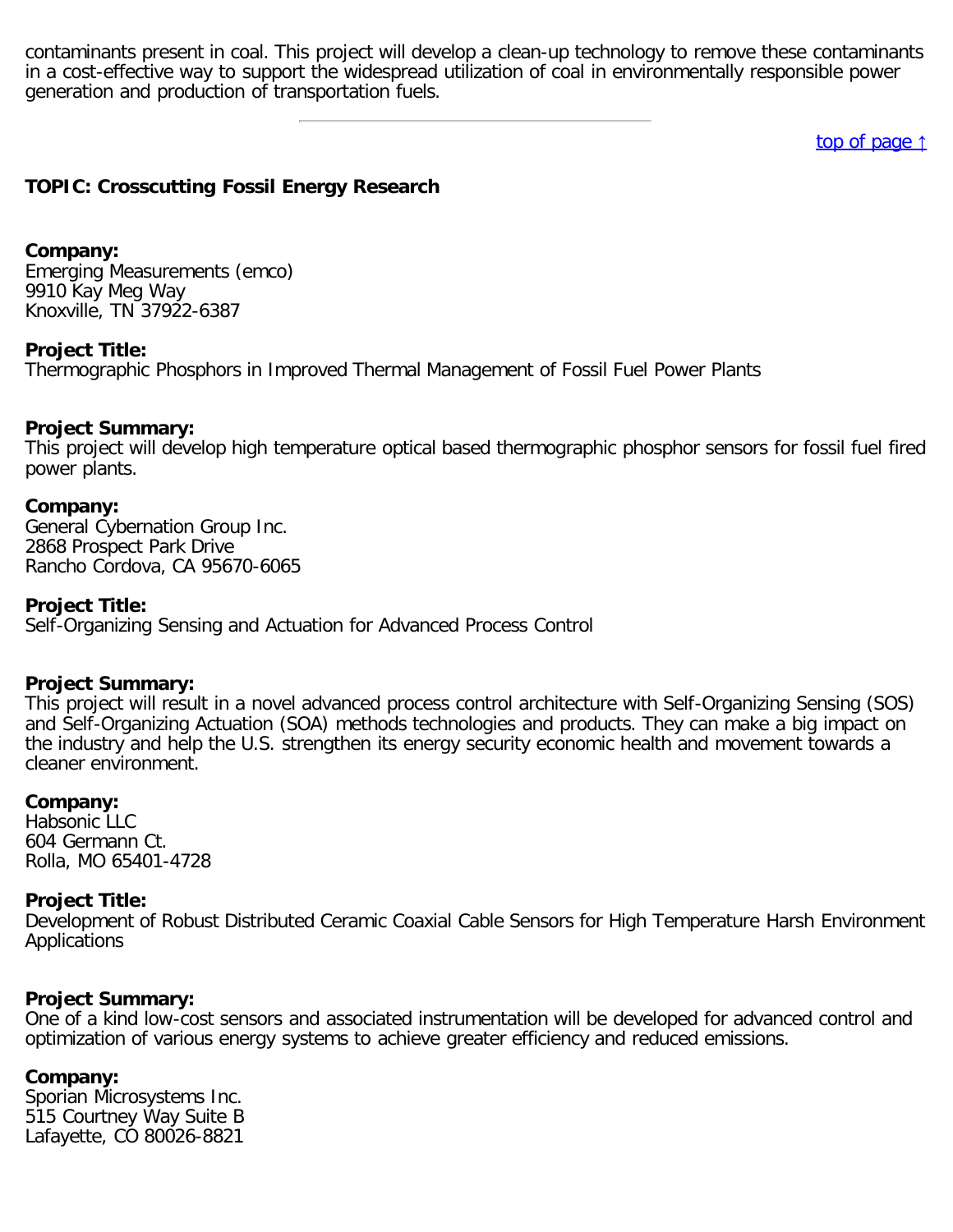# **Project Title:**

Advanced Ceramic Materials and Packaging Technologies For Sensors Operable 1800C in Advanced Energy Generation Systems

# **Project Summary:**

This project will develop a novel technology based on advanced high temperature materials to support the implementation of new sensor technologies that can increase the fuel efficiency of fossil fuel energy generation systems.

[top of page](#page-0-1) [↑](#page-0-1)

# <span id="page-7-0"></span>**TOPIC: Fuel Cell Technologies for Central Power Generation with Coal**

# **Company:**

Nextech Materials Ltd. 404 Enterprise Drive Lewis Center, OH 43035-9423

# **Project Title:**

SOFC Protection Coatings Based on a Cost-Effective Aluminization Process

# **Project Summary:**

The project will develop a commercially viable aluminization process that is amenable to high volume SOFC manufacturing.

# **Company:**

Ngimat Co. 1824 Willow Trail Pkwy Norcross, GA 30093

#### **Project Title:** Low Cost Spray-On Coatings for Protection of SOFC Interconnects and BOP Components

# **Project Summary:**

Solid Oxide Fuel Cells (SOFCs) represent a clean and efficient power generation method; however current technology is cost prohibitive. This project proposes the use of novel nano-coatings that will enable decreased manufacturing and operating cost increased reliability and increased lifetimes for SOFCs.

# **Company:**

Questek Innovations LLC 1820 Ridge Avenue Evanston, IL 60201-3621

# **Project Title:**

Low-Cost Alloys for High-Temperature SOFC System Components

# **Project Summary:**

This project will apply a computational alloy design methodology and experience with high-Cr stainless ferritic alloy and oxidation modeling to create a novel low-cost alloy for SOFC with low Cr volatility and high oxidation resistance that is also weldable to resolve a major technical challenge in SOFC commercialization.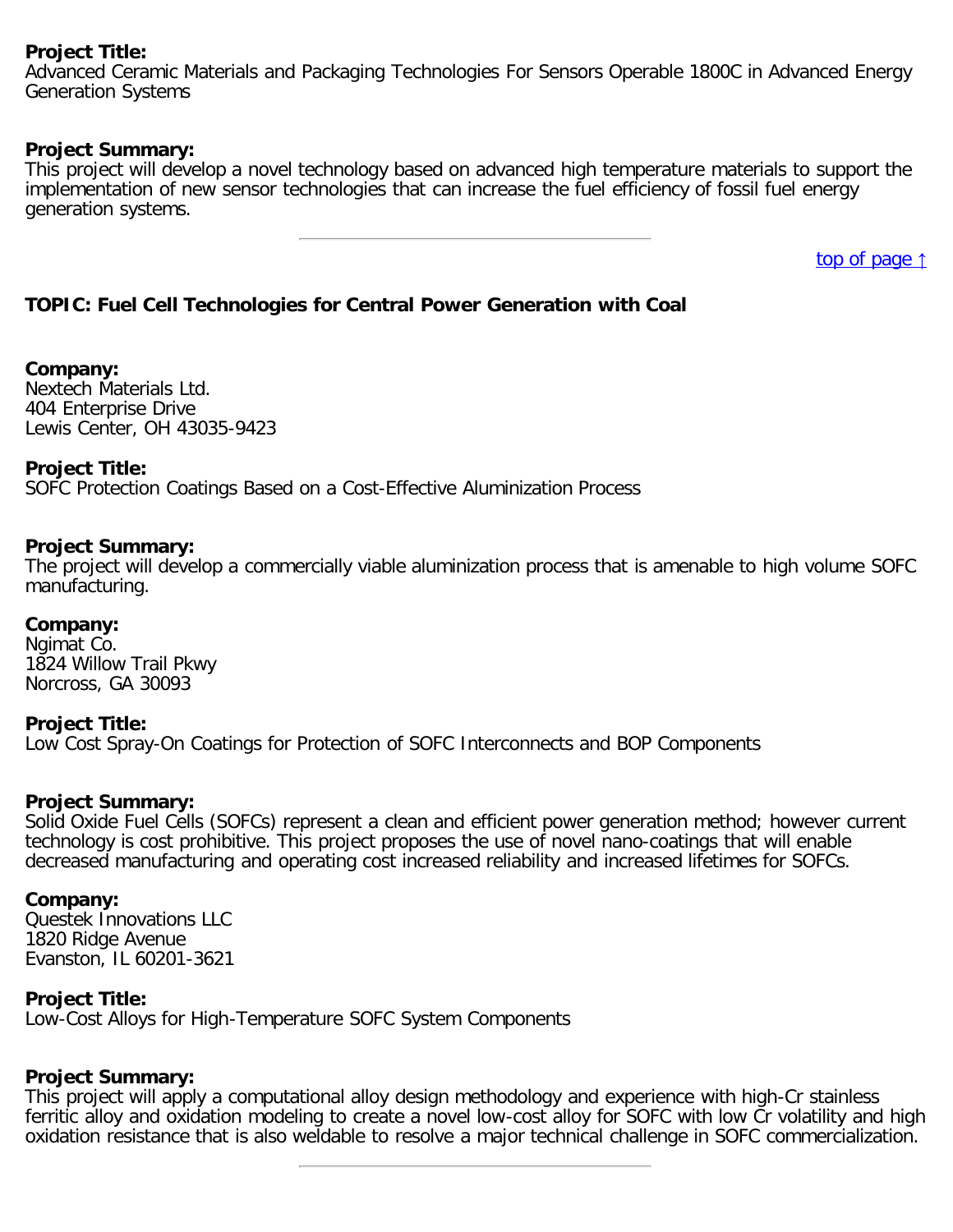# <span id="page-8-0"></span>**TOPIC: Global Safeguards**

#### **Company:**

Tetramertechnologies L.l.c. 657 South Mechanic Street Pendleton, SC 29670

#### **Project Title:**

Development and Commercialization of Nanocomposite Coating Technologies

#### **Project Summary:**

This project will synthesize new patentable composite materials for advanced tamper-indicating coatings for the seals used in verification and authentication of highly sensitive materials to support the nuclear Global Safeguards effort.

[top of page](#page-0-1) [↑](#page-0-1)

# <span id="page-8-1"></span>**TOPIC: High Voltage DC-Link Power Conversion System for Energy Storage Applications**

#### **Company:**

Arkansas Power Electronics International Inc. 535 W. Research Center Blvd. Fayetteville, AR 72701

#### **Project Title:**

Design and Development of a Low Cost Manufacturable High Voltage Power Module for Energy Storage Systems

#### **Project Summary:**

This project will design and develop a high performance high voltage SiC MCPM that is low cost manufacturable reliable and reworkable. The target utility scale energy storage applications include power conversion systems for grid-tie solar array wind turbine and vehicle-to-grid to aid in load leveling frequency control voltage fluctuations in order to improve the overall power quality and reliability

#### **Company:**

Genesic Semiconductor Inc 43670 Trade Center Place Dulles, VA 20166-2123

#### **Project Title:**

15 kV Phase Leg Modules with SiC Monolithically Integrated JBS Rectifier with Super Junction Transistor (MIDSJT) Devices

#### **Project Summary:**

This project will develop novel silicon carbide based high-efficiency power modules for power conversion at 12.47 kilo Volt line voltages. This breakthrough technology will significantly enhance the grid-connected energy storage and distributed solar/wind farms.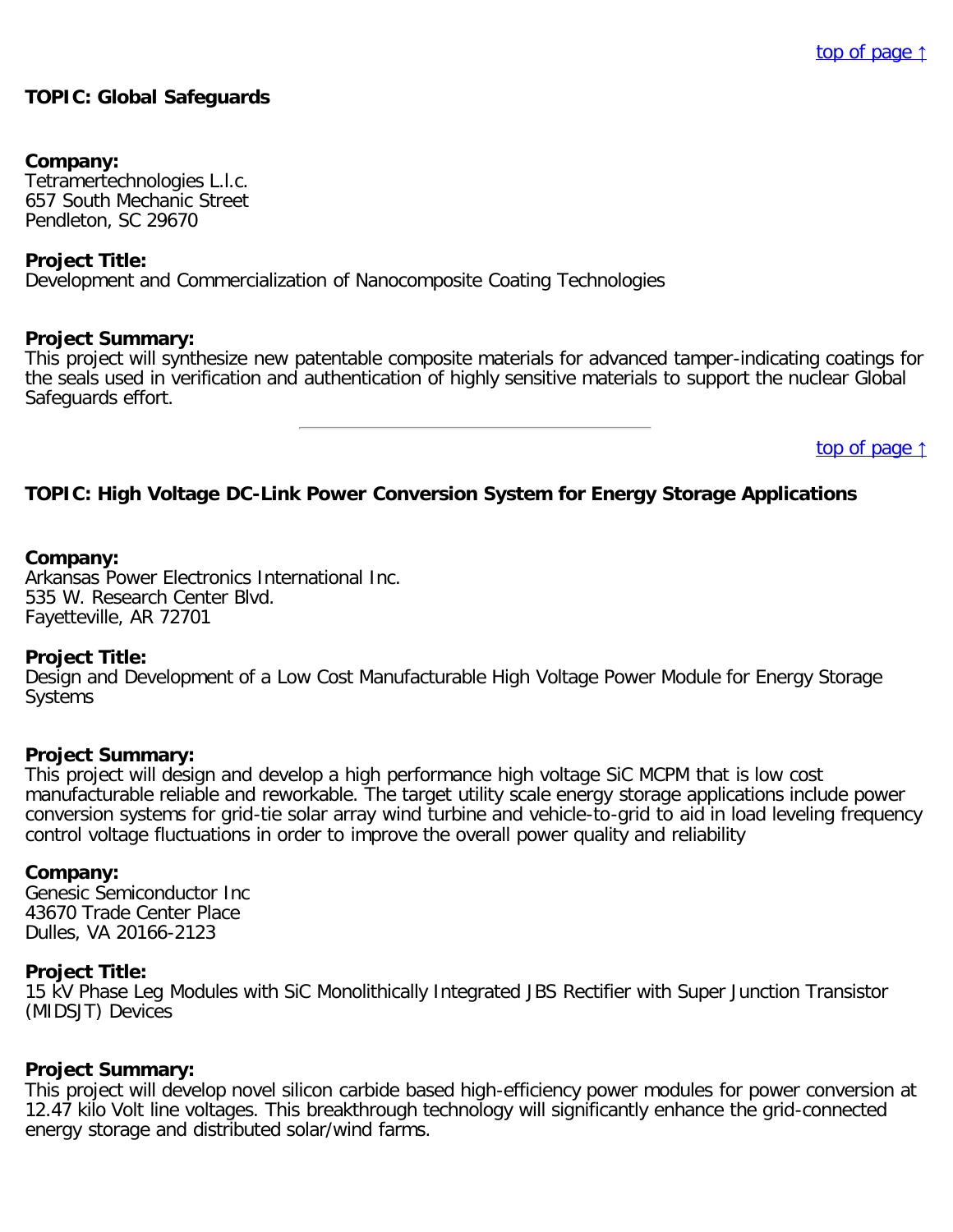United Silicon Carbide Inc. 7 Deer Park Drive Monmouth Junction, NJ 08852-1921

# **Project Title:**

6.5 kV Silicon Carbide Half-Bridge Power Switch Module for Energy Storage System Applications

### **Project Summary:**

This project will develop SiC switch technology to address the need for cheaper power conversion and energy storage management which further enable reliable penetration of renewable resources such as wind and solar power.

[top of page](#page-0-1) [↑](#page-0-1)

# <span id="page-9-0"></span>**TOPIC: Oil and Gas Technologies**

**Company:** Optiphase Inc. 7652 Haskell Avenue Van Nuys, CA 91406-2005

### **Project Title:**

Enhanced Fiber Optic Distributed Acoustic Sensing for Reservoir Imaging

#### **Project Summary:**

High resolution fiber optic based distributed acoustic sensing is applied to the enhancement of oil and gas reservoir imaging with the prospect to increase the recovery rate of performing wells. Increases in the oil recovery rate will have a considerable positive effect on the environment, as the remaining oil from marginal fields can be extracted with the existing infrastructure.

[top of page](#page-0-1) [↑](#page-0-1)

# <span id="page-9-1"></span>**TOPIC: Radiation Detection**

**Company:** Euclid Techlabs LLC 5900 Harper Rd. Solon, OH 44139-1866

#### **Project Title:**

Improved Capillary Guided Laser Wakefield Accelerators based on Diamond Materials

# **Project Summary:**

This project will develop a key component that will enable the construction of high intensity portable gamma ray sources to be used for detection of smuggled nuclear materials.

#### **Company:**

Inrad Optics Inc. 181 Legrand Ave.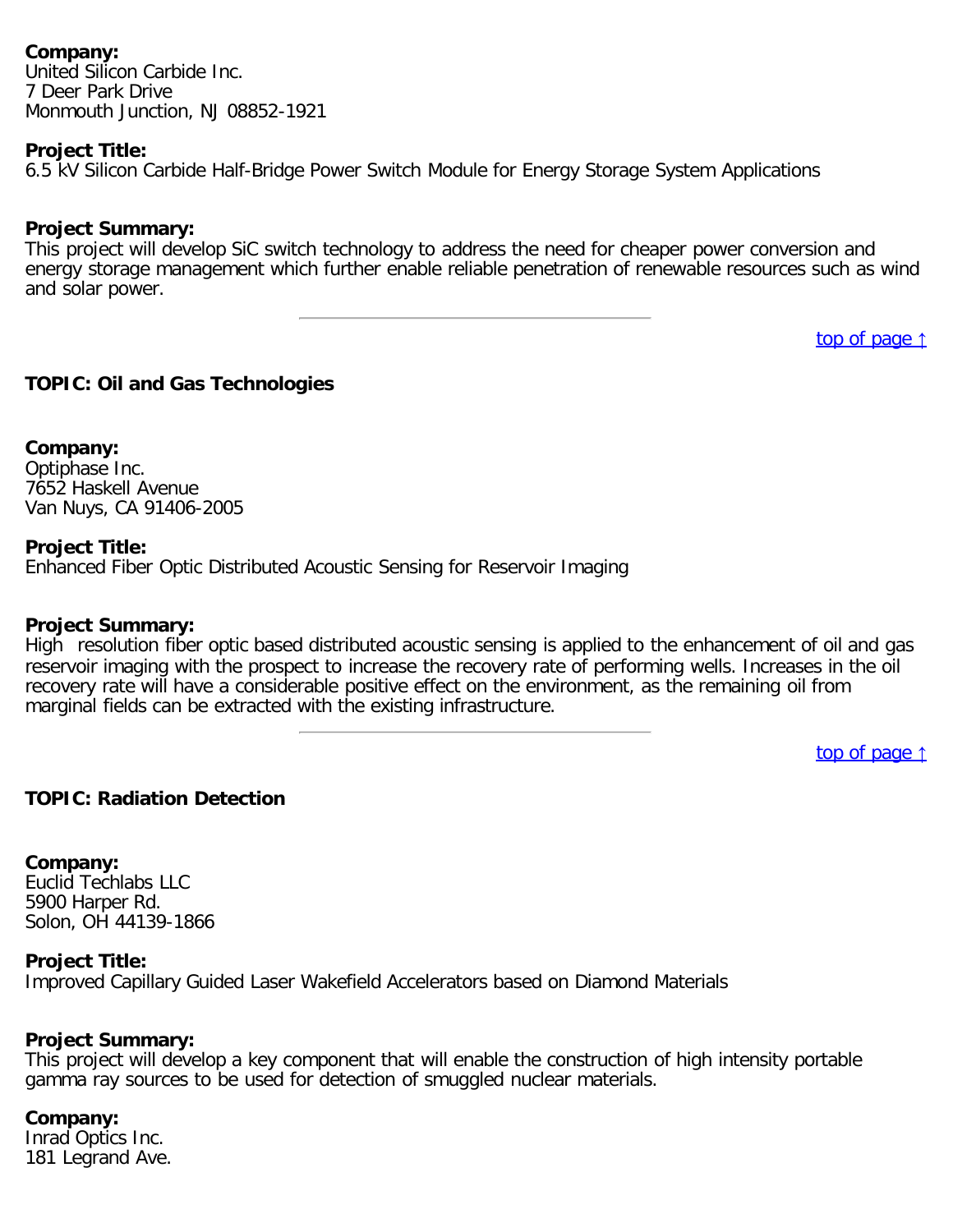Northvale, NJ 07647-2404

#### **Project Title:**

Mixed Diphenylacetylene-Stilbene Crystals for Fast Neutron Detection

#### **Project Summary:**

This project will develop growth and fabrication techniques for mixed diphenylacetylene (DPAC)-stilbene crystals and evaluate the potential for commercialization of this new fast neutron detection material.

#### **Company:**

Radiation Monitoring Devices Inc. 44 Hunt Street Watertown, MA 02472-4699

#### **Project Title:**

Advanced Plastic Scintillators for Nuclear Non-Proliferation Monitoring

#### **Project Summary:**

This project will investigate a novel detector technology that will be very useful for nuclear nonproliferation. It will also be very beneficial for scientific studies (such as space research) as well as commercial applications (such as oil exploration medical imaging and non-destructive testing).

[top of page](#page-0-1) [↑](#page-0-1)

#### <span id="page-10-0"></span>**TOPIC: Remote Sensing**

**Company:** Intelliepi-ir Inc. 1250 E. Collins Blvd. Richardson, TX 75081-2401

#### **Project Title:**

Improvement of Sb-based III-V SLS Epi Materials for IR FPA Applications

#### **Project Summary:**

III V superlattice based detectors incorporating antimony allow high performance infrared detection in key midwave (5μm) to beyond longwave (10μm) wavelengths. Overcoming technical challenges related to the epitaxial growth will enable a large cost reduction and performance boost to remote sensing in the infrared. This effort will focus on defect reduction in strained layer superlattice (SLS) detectors to improve focal plane array (FPA) pixel operability imaging performance.

#### **Company:**

Polaris Sensor Technologies Inc. 200 Westside Square Huntsville, AL 35801-4875

#### **Project Title:**

Spectropolarimetric Measurement of the Complex Refractive Index of Powders

#### **Project Summary:**

This project endeavors to remotely identify unknown powders using a light scattering measurement in combination with an advanced light scattering theory. The technique will measure the powder's unique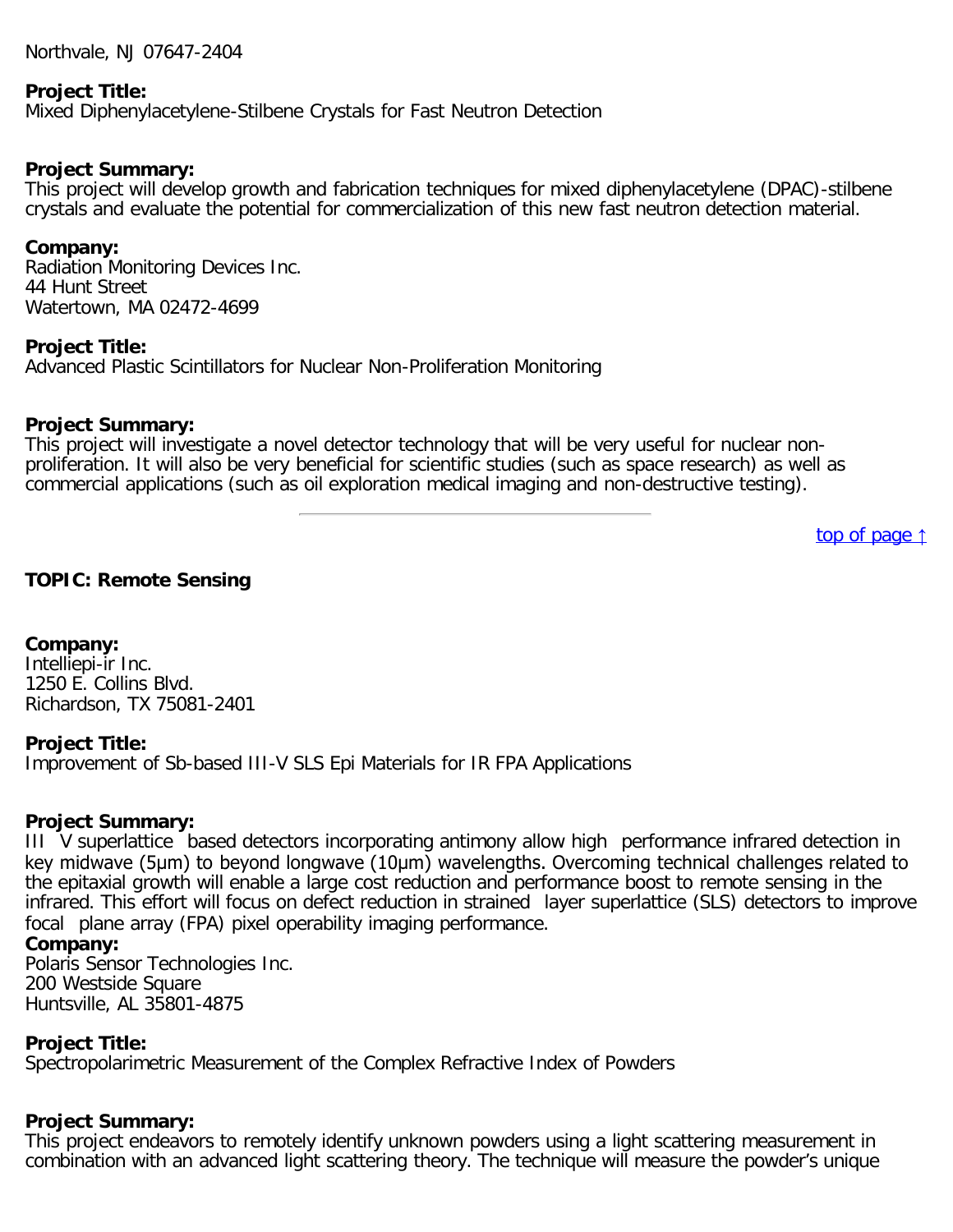complex refractive index from which the powder may be identified.

# **Company:**

Xiomas Technologies LLC 1317 Skyway Drive Ypsilanti, MI 48197-8952

# **Project Title:**

Hyperspectral Wide Area Imager

# **Project Summary:**

This project will develop a high performance full spectrum Airborne imaging system suitable for a wide variety of applications of interest to the Department of Energy Remote Sensing community.

[top of page](#page-0-1) [↑](#page-0-1)

# <span id="page-11-0"></span>**TOPIC: Selected Energy Efficiency Technologies**

### **Company:**

Advanced Thermal Technologies LLC 91 South St. Upton, MA 01568

### **Project Title:**

Low-Cost Integrated Package and Heat Sink for High-Temperature Power Modules

# **Project Summary:**

The proposed packaging and heat sink technology will support increased heat dissipation that will lead to improved efficiency and reliability for HEV power conversion systems as well as a range of other industrial and commercial power electronics systems. The technology will support enabling packaging solutions for more efficient next generation semiconductor materials that will provide benefits to society in the form of more efficient products that consume less energy and contribute to improved environmental quality by reducing greenhouse gas emissions.

#### **Company:**

Applied Nanotech Inc. 3006 Longhorn Blvd Ste 107 Austin, TX 78758

#### **Project Title:**

High Performance Thermal Packaging Substrate

# **Project Summary:**

Thermal management is a critical part of hybrid electric vehicle technology and in particular represent a difficult and costly area for power electronics production. The proposed research will exploit recent advances in nanotechnology to provide increased thermal and electrical conductivity for power electronic materials by develop CarbA1™-based advanced dielectric thermal management materials. The proposed solution has application for increasing lifetime and reliability in all power electronic devices including solid-state lighting (LEDs) and displays.

# **Company:**

Applied Spectra Inc. 46661 Fremont Blvd.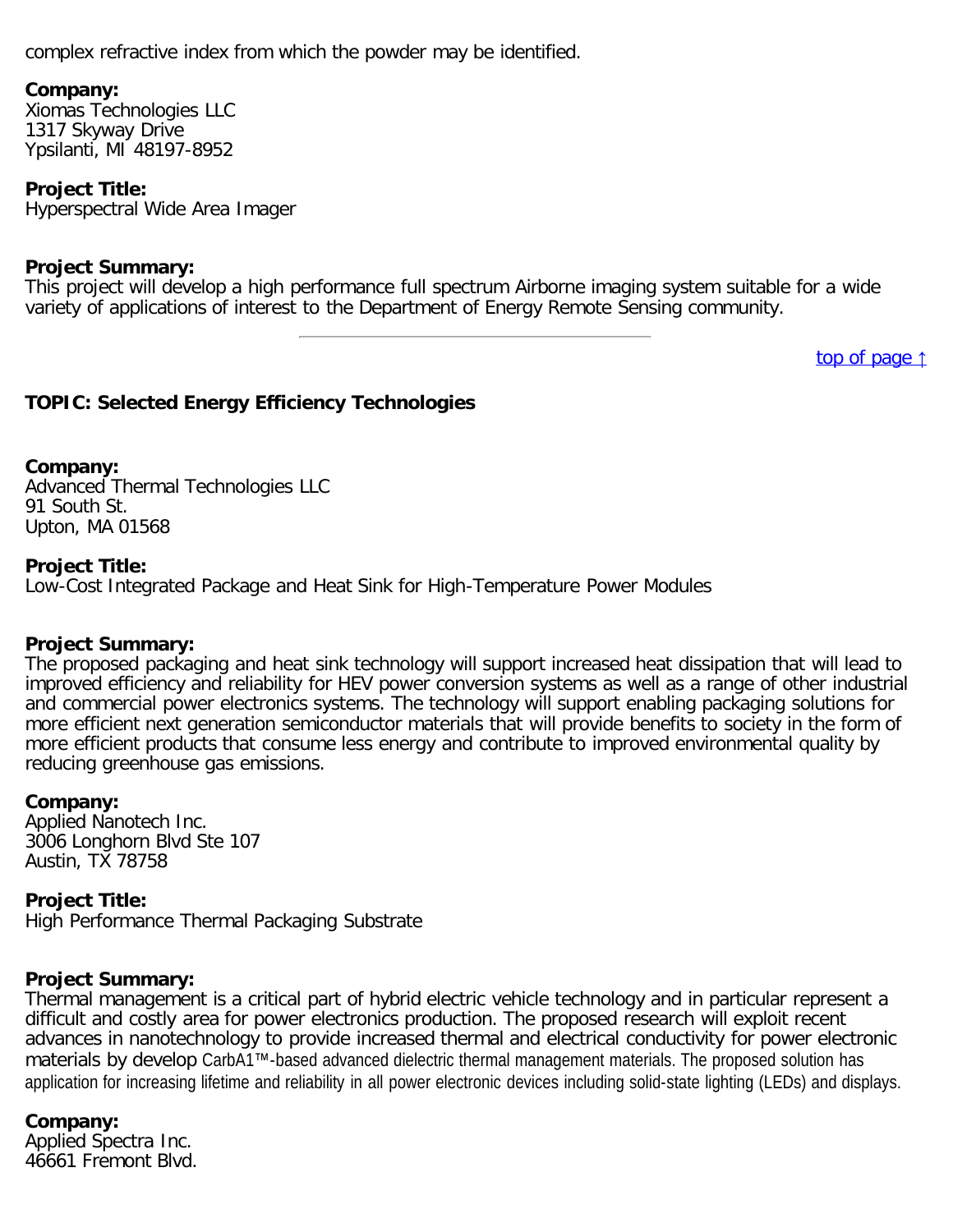Fremont, CA 94538-6410

#### **Project Title:**

Real-Time In-Situ Metrology for Lithium-Ion Battery R&D and Manufacturing

#### **Project Summary:**

This projec will develop a benchtop optical sensor for direct real-time measurements of the chemical composition of battery materials and electrode/electrolyte interfaces with depth resolution down to the nanometer range.

#### **Company:**

Arbsource LLC 1235 W LAIRD ST Tempe, AZ 85281-5321

#### **Project Title:**

Using ARB Biotech for H2 Generation and Efficient Commercial Wastewater Treatment

#### **Project Summary:**

Food and beverage processors are burdened with huge costs managing wastewater totaling six or seven figures per year just in operations. This project will cut this cost in half by supplying low-energy high quality wastewater treatment for customers and can deliver a two year payback period.

#### **Company:**

Axion Power International Inc. 3601 Clover Lane New Castle, PA 16105-

#### **Project Title:**

Development of High Charge Acceptance PbC® Batteries for Low Cost, High Efficiency Micro Hybrid Vehicles

#### **Project Summary:**

This project will investigate the potential for high efficiency low-cost micro-hybrids by combining the features of their patented lead-carbon PbCÒ battery with a standard lead–acid battery. This dual-mode approach to micro-hybrid vehicle architecture has the potential to significantly increase the fuel efficiency and lower CO2 emissions without significantly increasing costs.

#### **Company:**

Creare Incorporated 16 Great Hollow Road Hanover, NH 03755-3116

#### **Project Title:**

Improved Battery Pack Thermal Management to Reduce Cost and Increase Energy Density

#### **Project Summary:**

Electric Vehicles (EVs) and Hybrid Electric Vehicles (HEVs) provide substantial environmental benefits though markets are currently limited due to high cost poor energy density and safety concerns as evidenced by recent HEV fires. The thermal management system resulting from this research will reduce vehicle cost while increasing safety and energy density. This project will greatly improve the overall outlook for HE.

#### **Company:**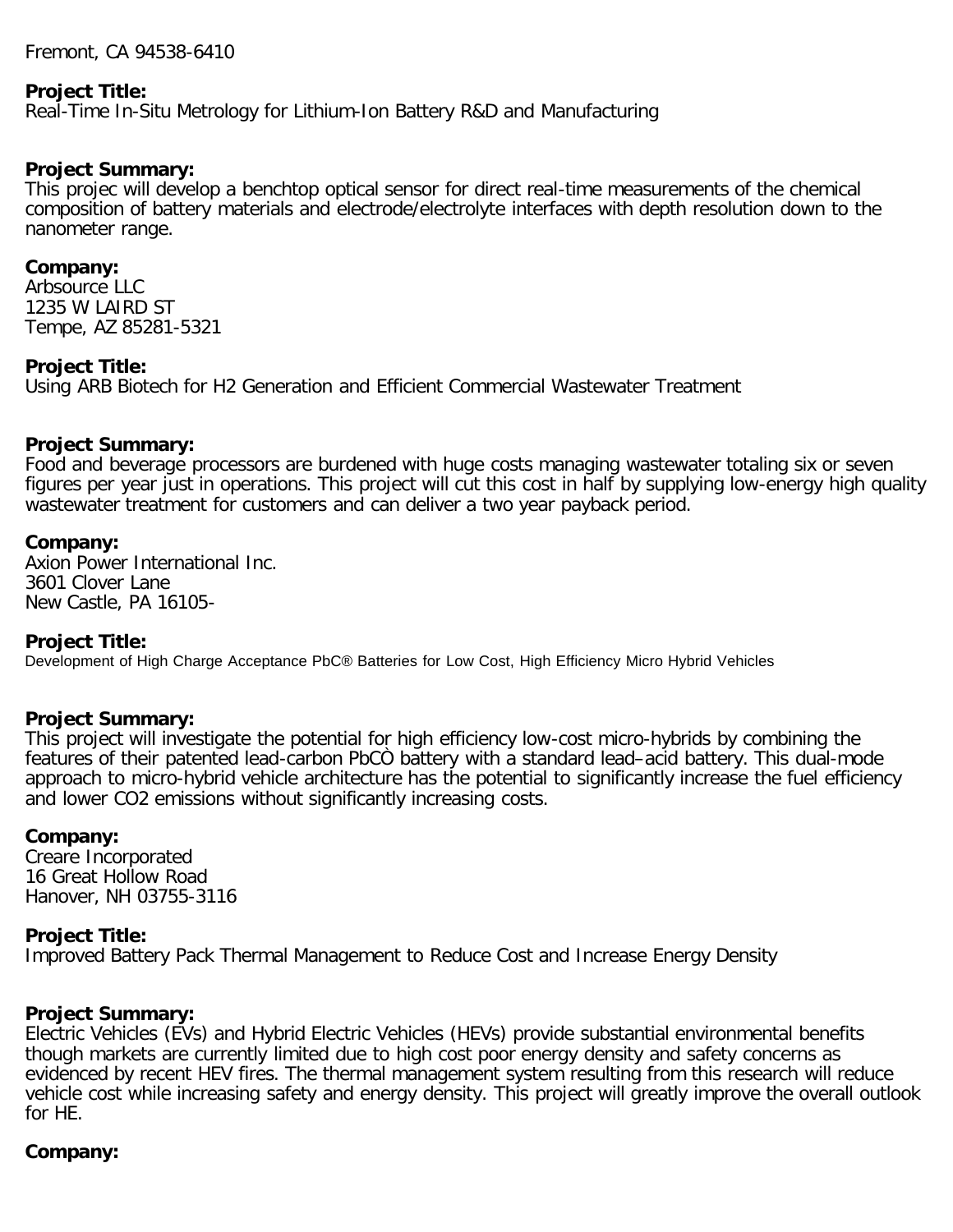Dreamweaver International 3 Research Dr. Greenville, SC 29607

#### **Project Title:**

Super Low Cost Sub \$1/m2 Battery Separator Based on Microfiber Nanofiber Paper

#### **Project Summary:**

This project t will study the use of nanofiber-nonwovens to lower the cost of batteries for electric and hybrid vehicles by replacing expensive membranes with nanofiber-based papers.

#### **Company:**

Farasis Energy Inc. 21363 Cabot Blvd. Hayward, CA 94545-1657

#### **Project Title:**

Recycling Technology for Low Cost Li-ion Cells

#### **Project Summary:**

This project will develop a novel approach to recycling Li-ion cells. Use of the technology could lower the cost of Li-ion cells and decrease the environmental impact of batteries from electric and hybrid electric vehicles.

#### **Company:**

Hybrid Plastics Inc. 55 WL Runnels Industrial Drive Hattiesburg, MS 39401

#### **Project Title:**

Solid Polymer Electrolytes with High Lithium Ion Conductivity and Transport Number for Hybrid Electric Power-train Systems

#### **Project Summary:**

In order to replace liquid electrolyes in lithium batteries for hybrid electric power train systems solid polymer electrolytes which have the advantages of safety and flexibility must attain conductivities of > 10-3 S/cm. Using newly developed multi-ionic POSS-based lithium salts in which the Si-O-Li are replaced with Si-O-BF3Li groups solid polymer electrolytes with ionic conductivities > 10-3 S/cm will be prepared.

#### **Company:**

Materials Modification Inc 2809-K Merrilee Drive Fairfax, VA 22031

#### **Project Title:**

Next Generation Processes for Carbonate Electrolytes for Battery Applications

#### **Project Summary:**

This project will use a core shell catalyst to significantly improve the formation of dimethyl carbonate and help inject vitality and new technology to a emerging market for batteries that are planned for use in numerous industrial applications.

#### **Company:**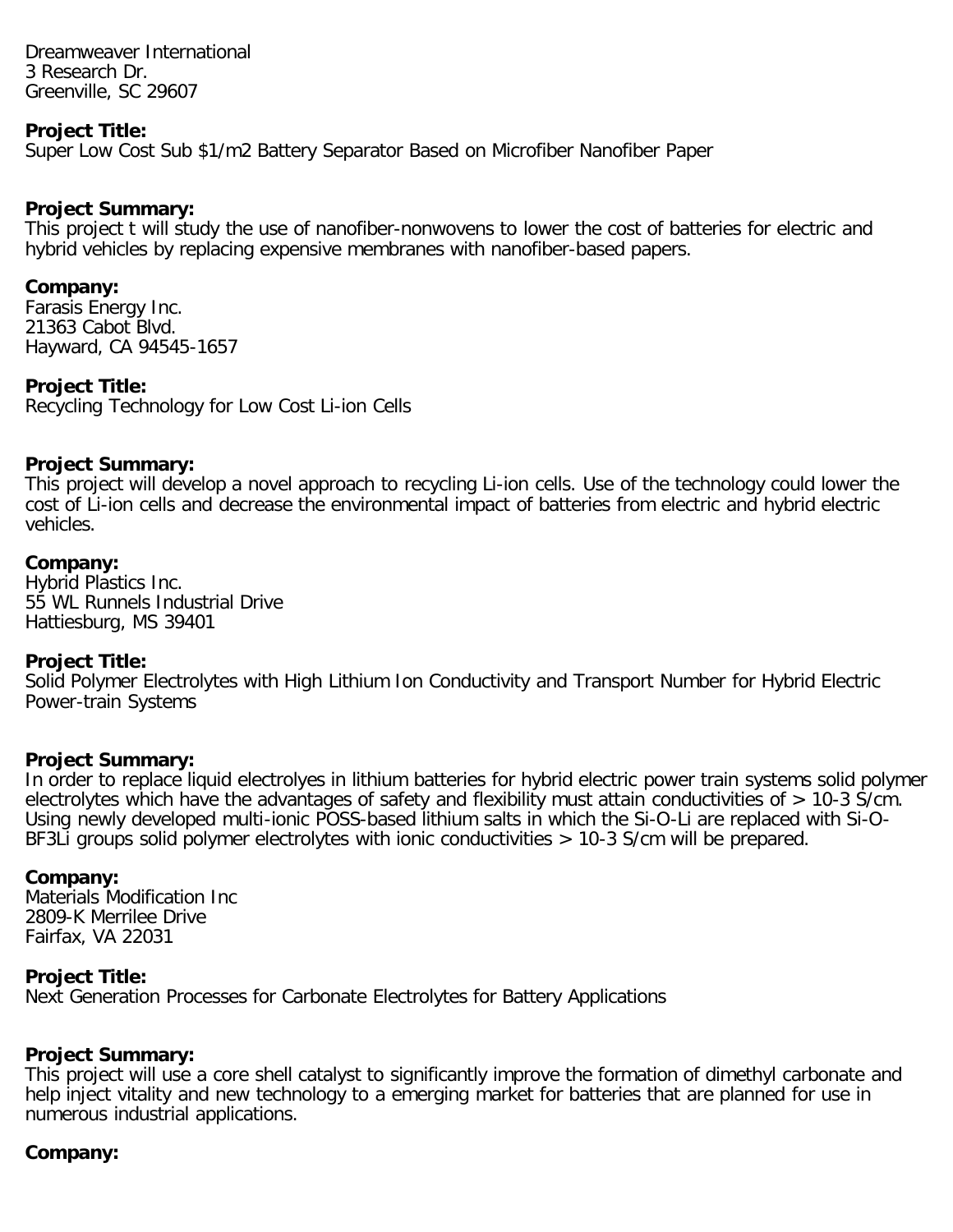Metal Matrix Cast Composites LLC 101 Clematis Avenue Waltham, MA 02453

#### **Project Title:**

High Performance Low-Cost IGBT Power Module Thermal Management for HEV/EV Applications

#### **Project Summary:**

This project will provide a low cost high performance power module packaging solution for advanced HEVs/EVs "green" automobiles buses trucks construction mining traction vehicles and military armored vehicles and trucks. Enhanced power module technologies will increase fuel efficiency and reduce the cost of HEV/EV for the consumer.

#### **Company:**

Metal Oxygen Separation Technologies Inc. 11 Michigan Drive Natick, MA 01760-1334

#### **Project Title:**

Environmentally Clean Low-cost Low Emission Zero Carbon Rare Earth Metal Primary Processing

# **Project Summary:**

This project will adapt the technology for primary rare earth production using a clean western-compatible processing capability unique to MOxST.

### **Company:**

Microstrain Inc. 459 Hurricane Lane Williston, VT 05495-7824

#### **Project Title:**

Scalable Network of Low-Cost Self-Powered Wireless Sensors For Commercial Buildings

# **Project Summary:**

Monitoring the quality and condition of indoor environments in commercial buildings is essential for optimizing energy efficiency energy cost-savings worker health and worker productivity. This project will develop a calable low-cost self-powered wireless sensing network which couples miniature environmental monitoring with novel occupant comfort feedback sensors for enhanced HVAC understanding and control.

#### **Company:**

Proton Energy Systems 10 Technology Drive Wallingford, CT 06492-1955

#### **Project Title:**

Low-Noble-Metal-COntent Catalysts/Electrodes for Hydrogen Production by Water Electrolysis

# **Project Summary:**

Proton OnSite manufactures hydrogen generation systems which can be integrated with renewable energy sources to generate hydrogen fuel while producing minimal carbon footprint. This project aims to reduce the cost of this technology through development of improved electrode materials designed to reduce use of expensive raw materials and overall system capital cost.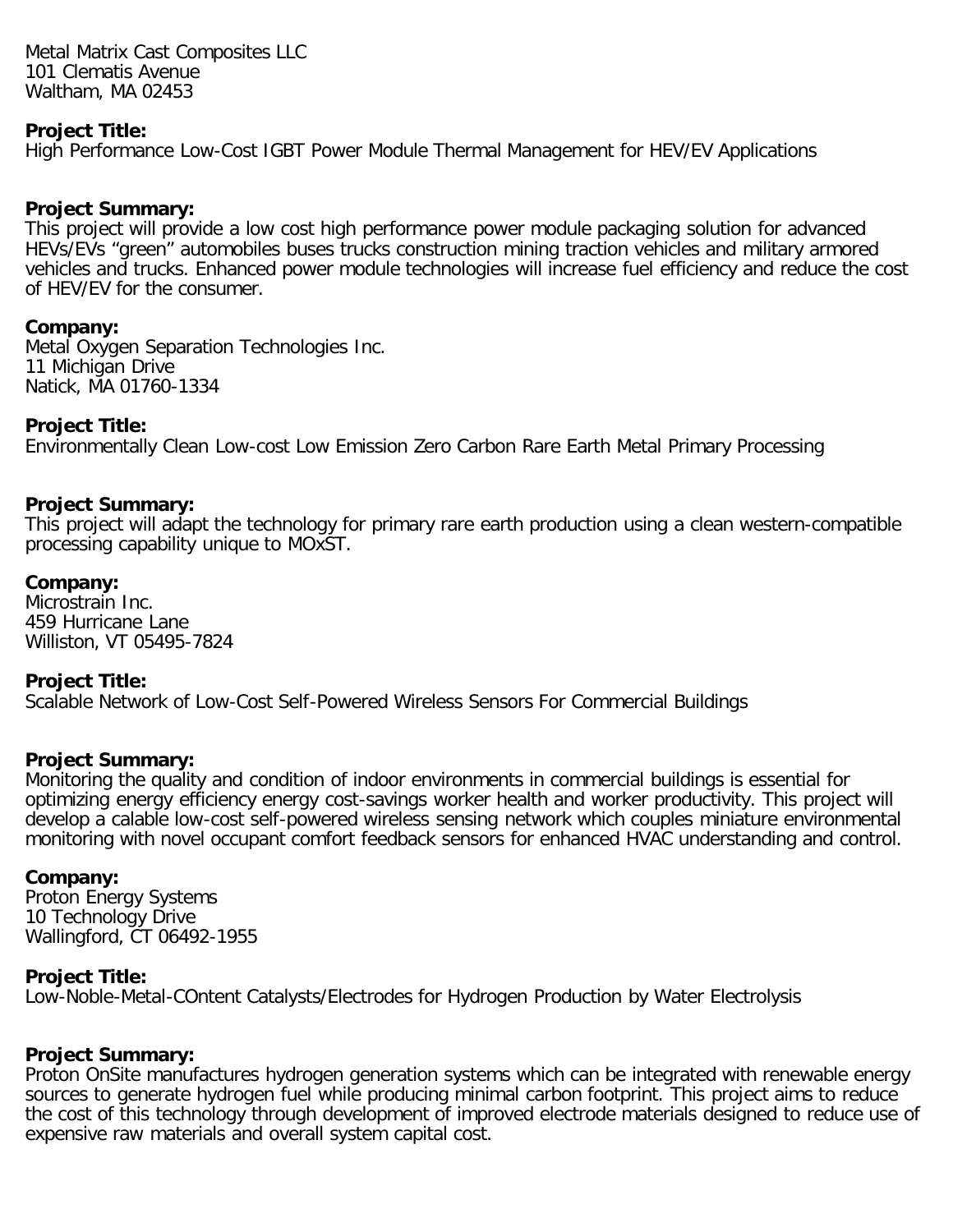Tda Research Inc. 12345 W. 52nd Ave. Wheat Ridge, CO 80033-1916

# **Project Title:**

High Performance Activated Carbons for Advanced Lead-Acid Battery Hybrid Electric Vehicles

# **Project Summary:**

This project will develop high performance carbon additives for the lead-acid batteries used in start/stop HEVs. Start/stop HEVs get 5 – 8% higher gas mileage than conventional cars with additional cost less than \$1000.

[top of page](#page-0-1) [↑](#page-0-1)

# <span id="page-15-0"></span>**TOPIC: Selected Renewable Energy Technologies**

**Company:** Aqwest LLC 8276 Eagle Road Larkspur, CO 80118-8224

### **Project Title:**

Magnetocaloric Generator for Geothermal Heat Energy Recovery

#### **Project Summary:**

This project will develop and demonstrate an innovative magnetocaloric generator for production of electric power from geothermal heat at high thermodynamic efficiency. Projected benefits to the public include US dependence on fossil fuels (especially foreign oil) the cost of electric power and GHG emissions.

#### **Company:**

Asat Incorporated 79093 Highway 99 Cottage Grove, OR 97424-9568

#### **Project Title:**

Improved Biomass Cooking Stoves and Improved Stove Emission Equipment

#### **Project Summary:**

ASAT Inc. is helping to usher in a new generation of clean burning biomass cookstoves that will help protect the health of the world's most vulnerable populations and reduce climate change. In addition ASAT's next generation emission testing equipment will revolutionize how biomass cooking stoves are monitored and improved in field operations around the globe.

# **Company:**

Berkeley Air Monitoring Group Inc. 2124 Kittredge St. #57 Berkeley, CA 94704-1486

# **Project Title:**

Platform for Integrated Cookstove Assessment (PICA)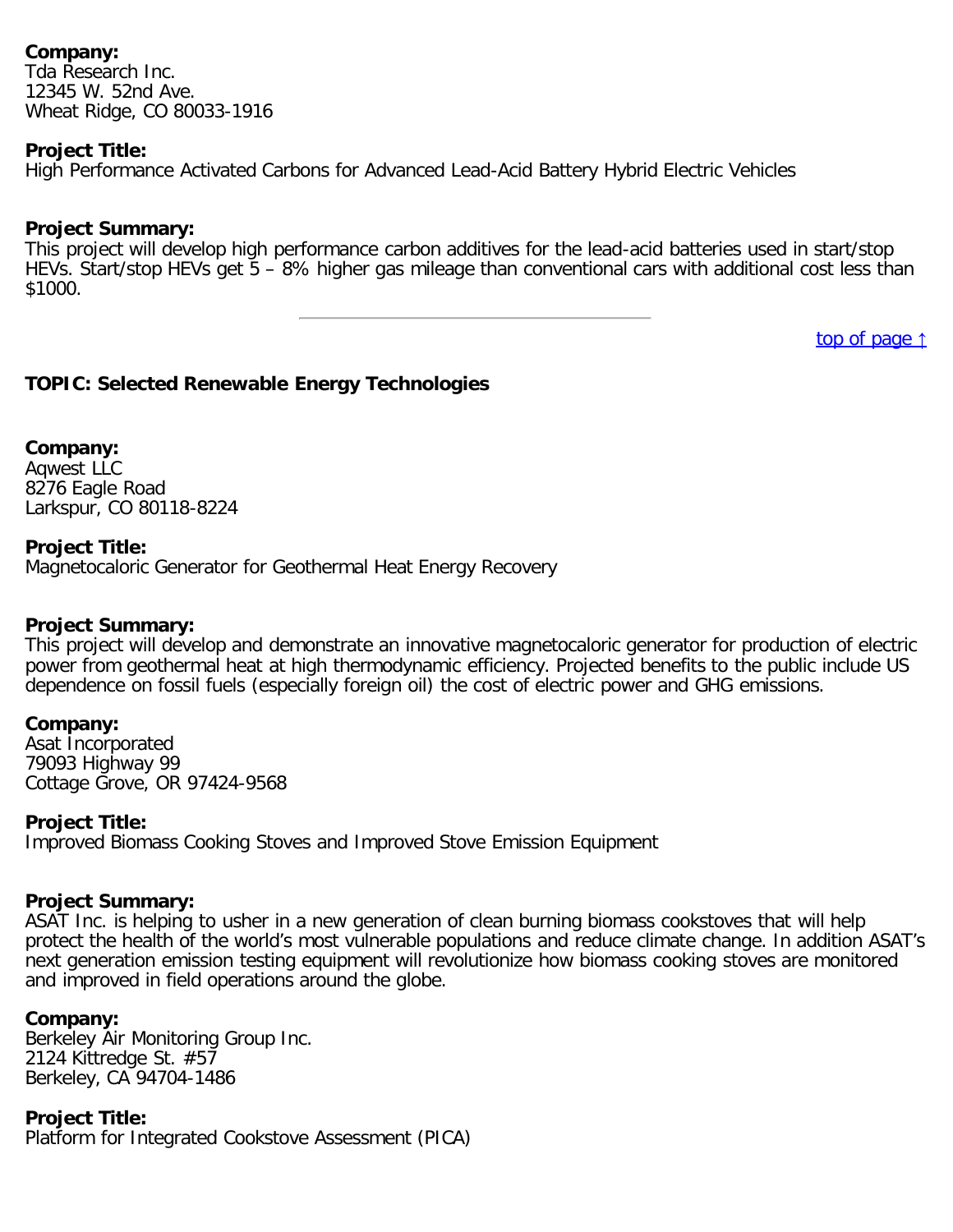# **Project Summary:**

The Platform for Integrated Cookstove Assessment (PICA) project will create an integrated software platform for collection management analysis and reporting of in-field cookstove performance data update the current sensors for measurement of stove usage indoor air pollution and emissions and integrate these and other sensors into the PICA system.

# **Company:**

Biolite 68 Jay St Suite 309 Brooklyn, NY 11201-8360

# **Project Title:**

Clean Fan Stove Combustion Technology Development

### **Project Summary:**

This project will demonstrate the feasibility of creating an affordable long- lasting clean cook stove solution that delivers at least 90% emissions reduction and 50% lower fuel usage than traditional biomass stoves.

#### **Company:**

Cerahelix Inc 20 Godfrey Drive Orono, ME 04473-3610

### **Project Title:**

High Flux Ti Nanofiltration Membrane for Efficient Processing of Bioproducts

# **Project Summary:**

This project will develop a breakthrough technology to increase the process efficiency for converting cellulosic biomass to fuels and chemicals.

#### **Company:**

Cirrus Sense LLC 2356 Pelham Avenue Los Angeles, CA 90064-2212

#### **Project Title:**

Wireless Instrument for Automated Measurement of Clean Cookstove Usage and Black Carbon Emissions

#### **Project Summary:**

This project will develop a low-cost geotemporally referenced sensor for monitoring and reporting cookstove usage and black carbon emissions generated by biomass burning.

#### **Company:**

Cool Energy Inc. 5541 Central Ave. Boulder, CO 80301-2876

# **Project Title:**

Low-Temperature Stirling Engine for Geothermal Electricity Generation

# **Project Summary:**

A novel power system will be designed for geothermal wells and oil and gas wells. If widely deployed this approach could replace up to 100 fossil fuel power plants.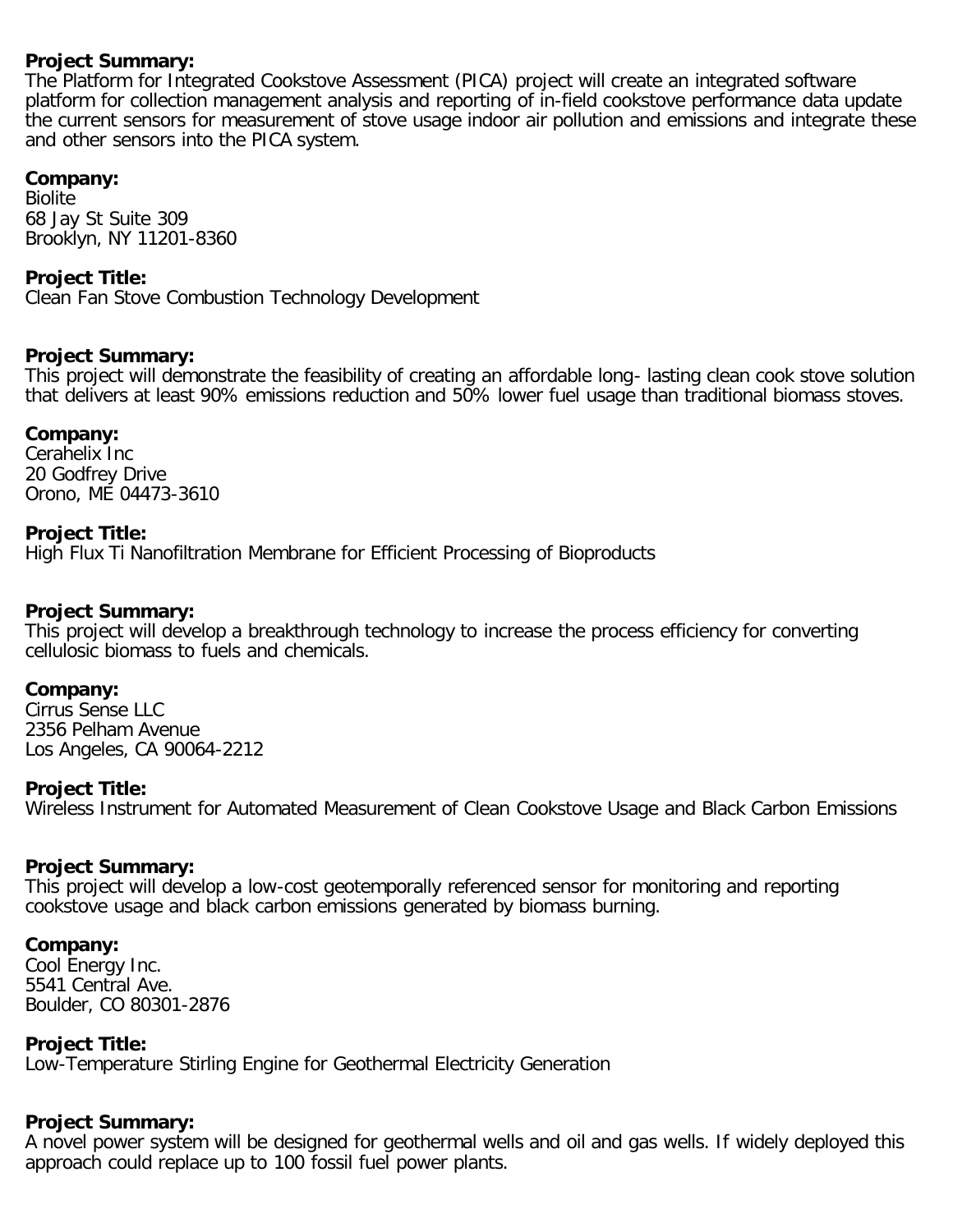E3tec Service LLC 11865 Tall Timber Drive Clarksville, MD 21029-1203

# **Project Title:**

Process Intensification by Integrated Reaction and Distillation for Synthesis of Bio-Renewable Organic Acid **Esters** 

# **Project Summary:**

Bio-based "green" chemicals are emerging replacements for petroleum derived plasticizers and solvents for which strong global competition is expected. Therefore strong public-private partnerships are required to develop advanced synthesis processes and thereby keeping the U. S. chemical industry competitive to global competition.

# **Company:**

Exelus Inc. 110 Dorsa Ave Livingston, NJ 07039-1037

# **Project Title:**

Structured Catalyst for Efficient Production of Renewable Jet Fuel

# **Project Summary:**

A new process to make renewable jet fuel from vegetable oil is being developed. The new process can costeffectively produce drop-in renewable Jet A-1 grade fuel using an advanced chemistry to maximize the yield of fuel from each gallon of vegetable oil.

# **Company:**

Forest Concepts LLC 3320 West Valley Highway N Auburn, WA 98001-2457

# **Project Title:**

Process Intensification Through Improved Dryer Engineering Data and Design

# **Project Summary:**

New biomass feedstock comminution and drying technologies being developed will reduce capital and operating costs of biofuels facilities while increasing the profitability and sustainability of advanced biofuels conversion from woody and herbaceous biomass.

# **Company:**

Innovatek Inc. 3100 George Washington Way Richland, WA 99354

# **Project Title:**

The Use of Micro-Channel Reactors for Process Intensification in the Production of Transportation Fuels from Biomass

# **Project Summary:**

This project will improve the economics of biofuel production by developing catalysts enzymatic extraction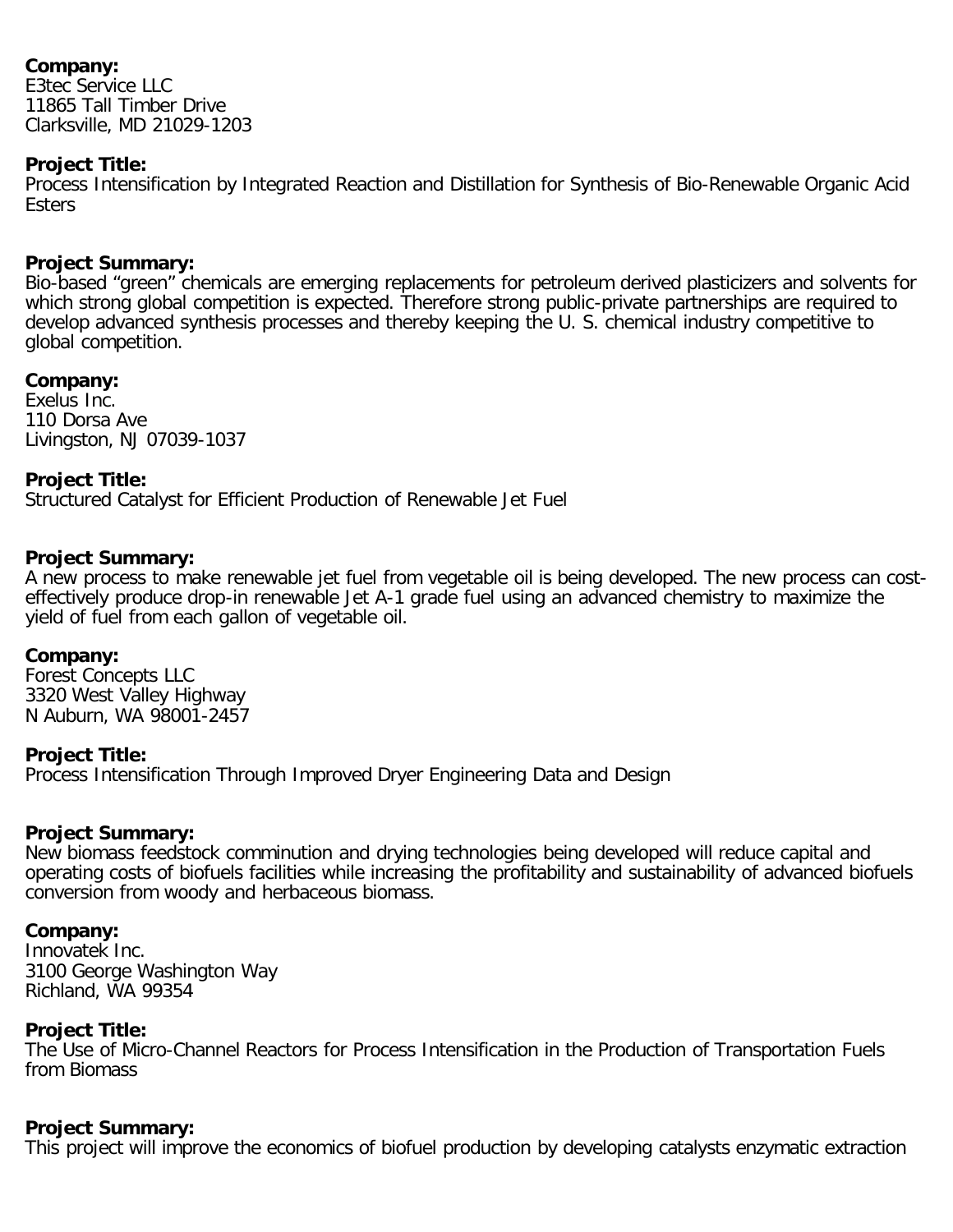and micro structured processing technology. Wheat straw a predominant agricultural waste in the Pacific Northwest will be used as the biomass feedstock in this project.

# **Company:**

Kse Inc 665 Amherst Road Sunderland, MA 01375-9420

# **Project Title:**

Process Intensification for the Production of Furandicarboxylic Acid

#### **Project Summary:**

Terephthalic acid is large volume global commodity chemical used in the production of polyester fibers beverage bottles and a variety of other commercial products.

Current technologies are complex energy intensive and based on hydrocarbon feedstocks resulting in inefficient use of hydrocarbon resources and excessive greenhouse gas emissions. The novel technology will provide a commercially viable route for the production of commodity polyester polymers from biomassbased carbohydrate feedstocks.

#### **Company:**

Lehighton Electronics Inc. 208 Memorial Drive Lehighton, PA 18235-0328

#### **Project Title:**

Using Coupled Eddy Current and Open-Circuit Voltage Technology to Improve PV Manufacturing Processes

#### **Project Summary:**

This research will lead to cost reductions in PV module manufacturing processes by defining semiconducting materials with fewer variations in defects and impurities, which typically reduce solar cell device efficiency and lead to rejected material in the manufacturing process.

#### **Company:**

Microxact Incorporated 295 Industrial Drive Christiansburg, VA 24073-2538

#### **Project Title:**

Real time PV Manufacturing Diagnostic System

#### **Project Summary:**

An enabling technique for in-line PV manufacturing diagnostics is proposed to increase the productivity of PV manufacturing lines and reduce the cost of solar energy thus reducing the US dependency on foreign oil while simultaneously reducing emission of greenhouse gasses

#### **Company:**

Physical Optics Corporation 1845 West 205th Street Torrance, CA 90501

**Project Title:** Geothermal Alternative Thermoelectric Electricity Regeneration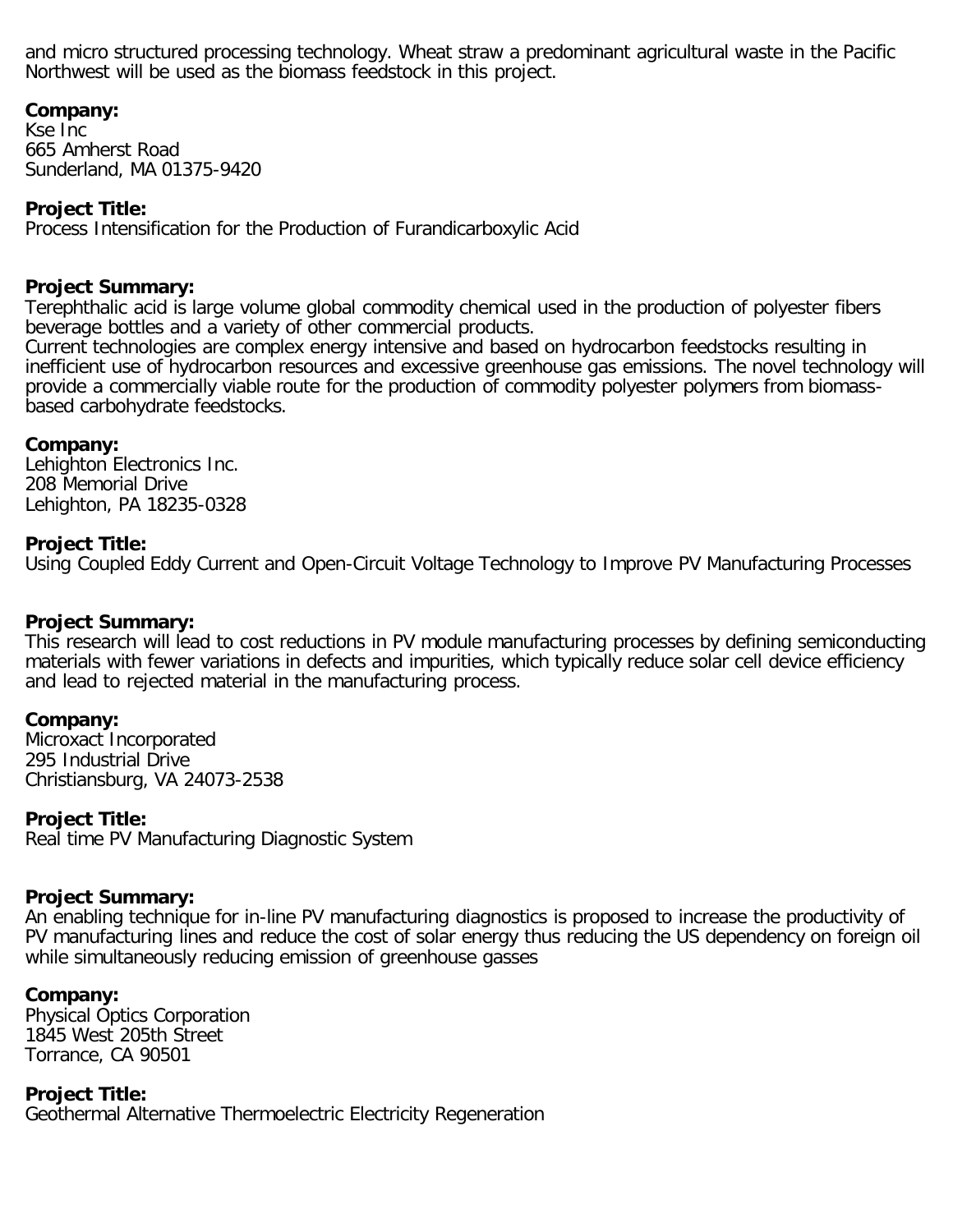# **Project Summary:**

America's geothermal resources are largely untapped because existing technologies require significant temperatures to run traditional power plants on the surface. To recover unutilized geothermal energy potential POC proposes a new and unique downhole thermoelectric energy extraction technology based on nanoporous materials developed for fuel cells.

# **Company:**

Seachange Group LLC 28 Stone Road Cape Elizabeth, ME 04107-5005

### **Project Title:**

A Thermal Deoxygenation Process for Cellulosic Biomass Conversion to Energy-Dense Biofuels

### **Project Summary:**

This project will determine optimal conditions for a direct thermochemical conversion of biomass into dropin transportation fuels.

"Thermal Deoxygenation" will be readily incorporated into existing biomass processing and fuel distribution infrastructures. The commercial potential is large and economic benefit will be centered in traditionally under-developed rural communities.

### **Company:**

Symbios Technologies LLC 3185 Rampart Rd Fort Collins, CO 80523-0922

### **Project Title:**

Improved Cellulosic Biorefinery Economics via a Novel Catalytic Membrane Reactor for Biomass Hydrolysis

# **Project Summary:**

This project will develop validate and commercialize a proprietary membrane-reactor technology that—for the first time—could enable cost-competitive production of sugars from cellulosic biomass feedstocks for making cellulosic ethanol and related biofuels and other high-value bioproducts allowing the U.S. to meet federal mandates/goals for alternative fuels production.

#### **Company:**

Tau Science Cororation 15250NW Greenbrier Pky Beaverton, OR 97006-5764

# **Project Title:**

Apparatus for Optimizing Photovoltaic Solar Manufacturing Efficiency through Real-Time Process Feedback and Spectral Binning of Cells

#### **Project Summary:**

<span id="page-19-0"></span>This project will develop a non-contact spectral response (Quantum Efficiency) system capable of monitoring critical process parameters in the solar manufacturing line.

[top of page](#page-0-1) [↑](#page-0-1)